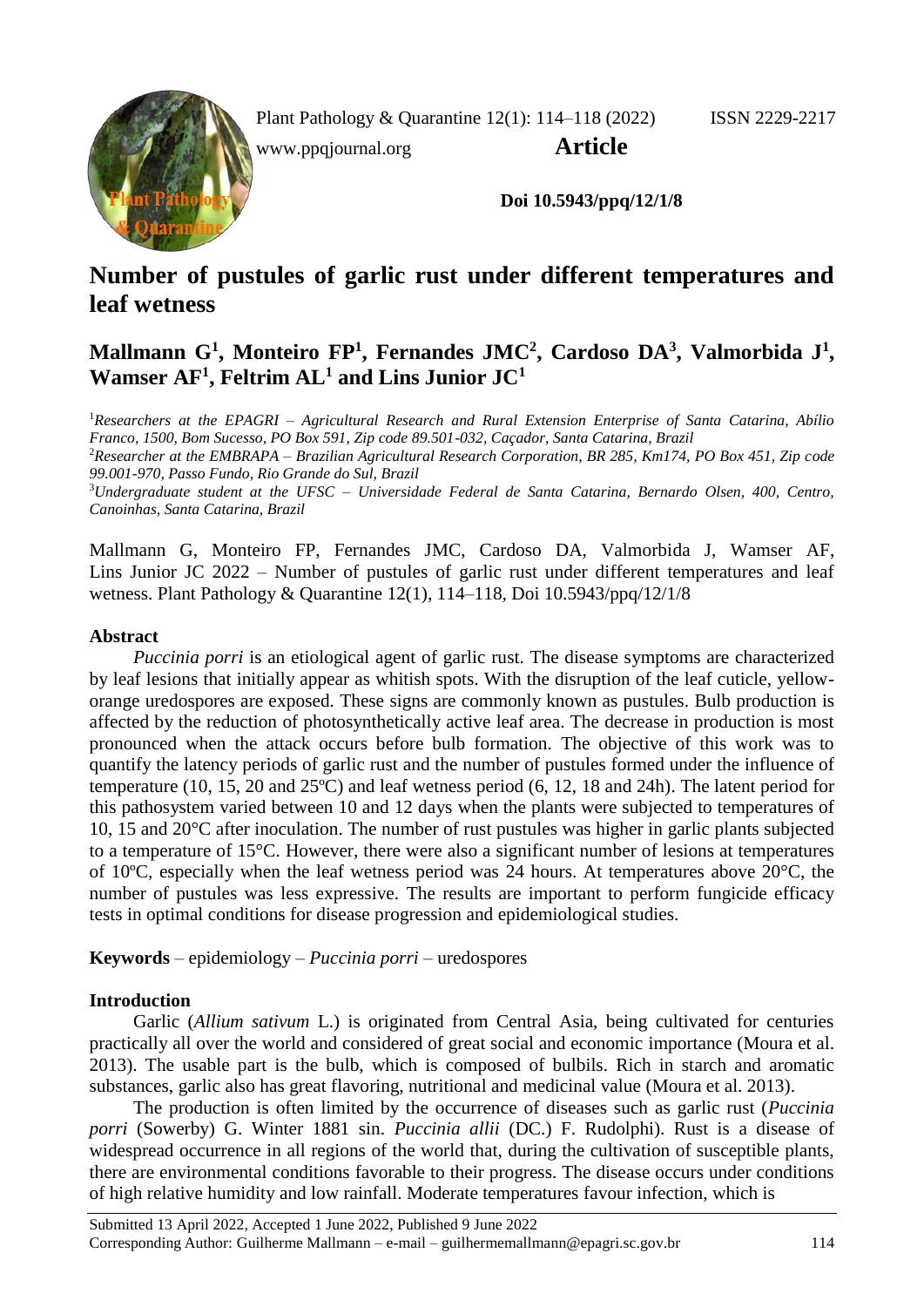inhibited when values above  $24^{\circ}$ C and below  $10^{\circ}$ C are recorded (Massola Jr et al. 2016).

Initially, numerous small, elliptical pustules appear on the leaves, covered by the leaf cuticle. Subsequently, the cuticle breaks and there is exposure of a powdery, yellow mass of uredospores of the fungus. The photosynthetic capacity is compromised at a more advanced stage of the disease, causing plant depletion and consequent reduction of the bulbs size (Massola Jr et al. 2016).

The amount of primary inoculum of *P*. *porri* present in a garlic crop and the density of uredospores on leaf surfaces influences the disease progress rate. Furthermore, the temperature also affects disease progress, as observations of rust in leek plants suggested that the rate of disease progress was reduced when temperatures were lower (Clarkson et al. 1997).

However, there are few studies in the literature related to favorable temperature and humidity for the onset of infection, as well as to the latency periods for the garlic rust pathosystem. The knowledge of these parameters behavior is important for the calibration of disease prediction models, especially for mechanistic mathematical models that enable the prediction of the amount of inoculum present in the crop. The objective of this work was to quantify the latency periods of garlic rust under the influence of different temperatures and leaves wetness during the infection phase and the number of pustules formed.

#### **Materials & Methods**

The work was carried out in a greenhouse at the Experimental Station of Caçador - Epagri, municipality of Caçador-SC, using the garlic cultivar San Valentim. The cultivar used in the experiment was planted at the density of two bulbils per pot, repeated five times. The pots with an 8 kg of soil capacity contained soil fertilized according to soil analysis. The pots were kept in the greenhouse until the day of inoculation under temperatures varying between  $10\n-20^{\circ}\text{C}$ .

When the plants reached the bulbil differentiation stage, they were transferred to the watering chamber with intermittent mist jets and a 12-hour photoperiod, where inoculation was carried out with a manual sprayer directed to the leaves at a distance of approximately 20 cm.

A mixture of *P*. *porri* isolates extracted from garlic leaves with a vacuum pump stored in a refrigerator was used. The spores were thawed and placed in a solution with distilled water to prepare the inoculum. The spore concentration was adjusted to  $10<sup>4</sup>$  spores/ml, using an inoculum volume of 20 ml/plant to inoculate the leaves.

After inoculation, the plants were kept at temperatures of 10, 15, 20 or  $25^{\circ}$ C and leaf wetness periods of 6, 12, 18 or 24 hours according to the treatment. Each wetness periods was stopped by using a blow dryer machine. After this period, the plants were transferred to the greenhouse under environmental conditions (10-20ºC). The evaluations of the number of lesions and the latency period were obtained from the sixth day after inoculation until the stabilization of the number of pustules performing one evaluation each two days. Simple linear regression analyses were used to characterize stimulus-response relationships between leaf wetness duration and temperature with treatment means for number of pustules. A three-dimensional graph was prepared for the rust variability and the interaction between temperature and leaf wetness. The maximum number of lesions was considered as favorability 1.

#### **Results**

The first symptoms (without sporulation of the pathogen) appeared on the surface of the leaves between seven to eight days after inoculation, depending on the temperature during the incubation period. The lower the incubation temperature, the fewer days it took for the first symptoms to appear.

The latent period for this pathosystem varied between 10 and 12 days, when the plants were subjected to temperatures of 10, 15 and 20°C after inoculation. The number of rust pustules was higher in plants subjected to a temperature of 15<sup>o</sup>C (Fig. 2), being more expressive when subjected to leaf wetness for 12, 18 and 24 hours (Fig. 3). However, there were also many lesions at temperatures of 10°C when the leaf wetness period was 24 hours. At temperatures above 20°C, the number of pustules was less expressive (Fig. 1).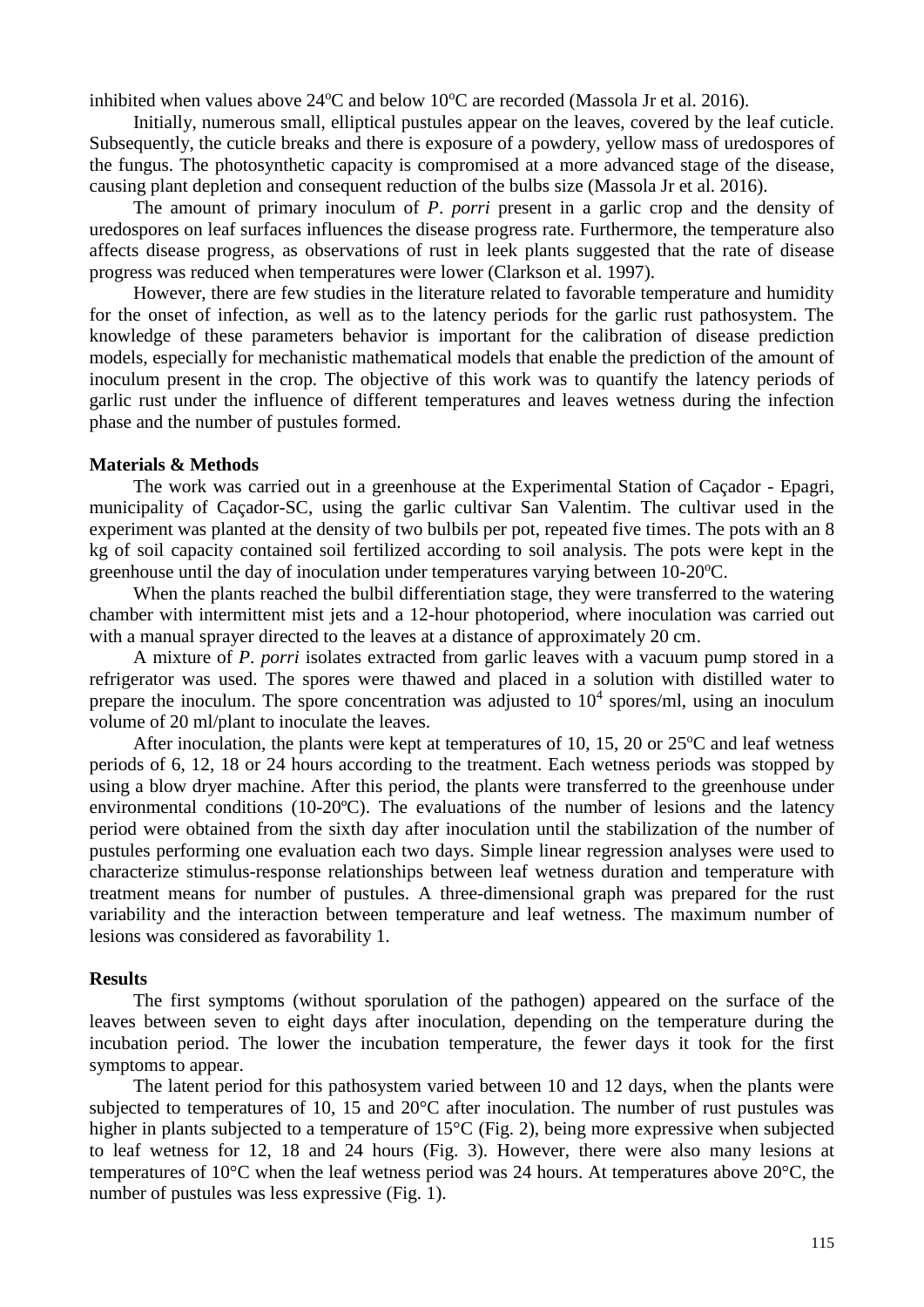

**Fig. 1** – Favorability of garlic rust (*Puccinia porri*) in the cultivar San Valentim by the interaction of temperature and leaf wetness.



**Fig. 2** – The number of pustules per leaf according to temperature.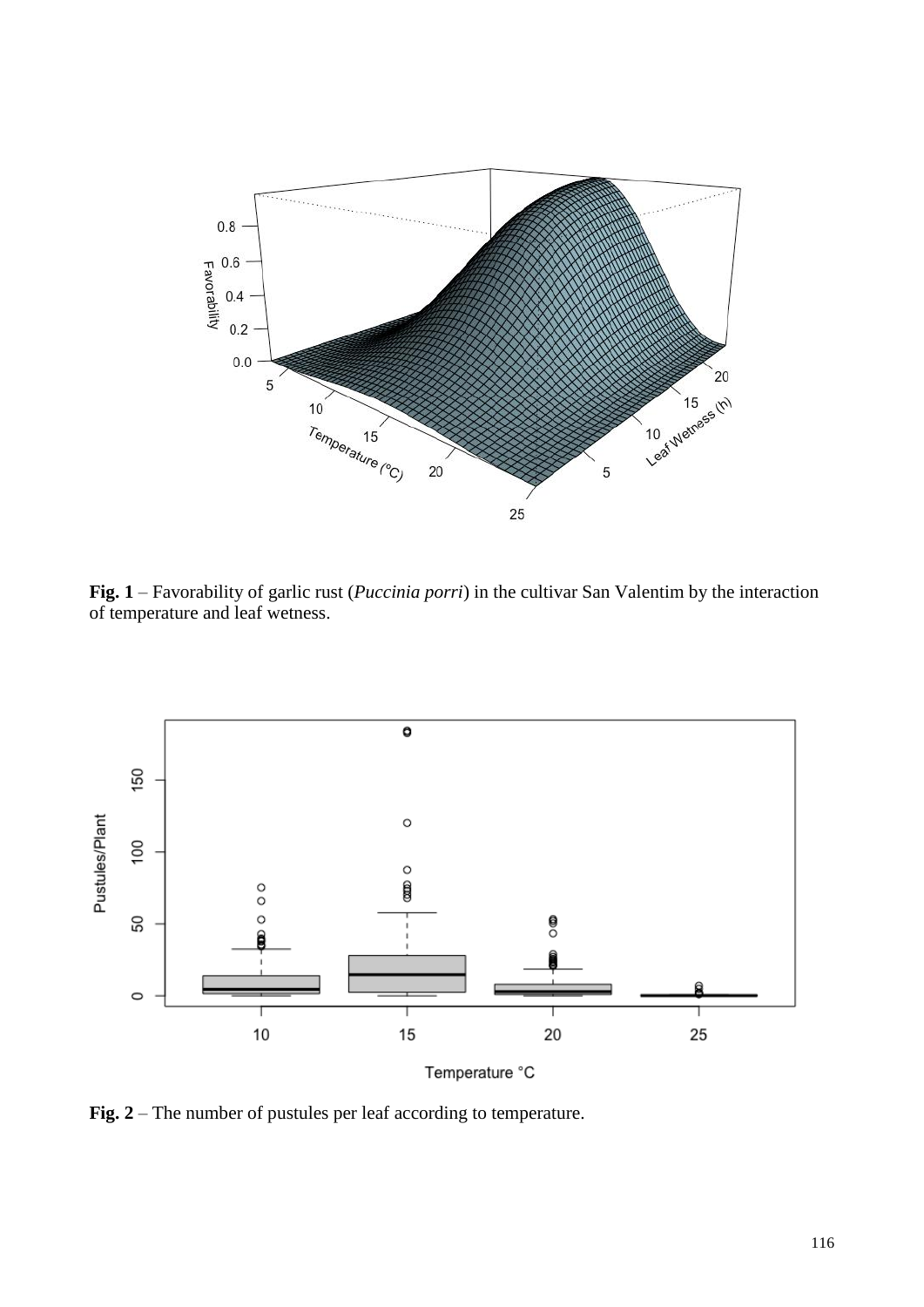

Hours of Wetness Duration

**Fig. 3** – The number of pustules per leaf according to leaf wetness.

#### **Discussion**

Optimal conditions for the garlic rust progress are mild temperatures (15 to  $20^{\circ}$ C) and high relative humidity (Lucini 2004). Marcuzzo & Duarte (2021) also declare that temperatures between 15-20 °C combined with leaf wetness higher than 10 hours sharp increase in disease severity. In our work, the optimal conditions for the disease progress were temperatures between 10 to  $15^{\circ}$ C and leaf wetness for 24 h during the spores germination and infection phase. Reis & Casa (2016) state that for wheat rust, favourable environmental conditions for the disease progress are temperature of  $20^{\circ}$ C and more than six hours of continuous leaf wetness. In the oat leaf rust pathosystem, the temperature range for the germination of uredospores vary from 2 to  $33^{\circ}$ C, optimal between 18 and  $22^{\circ}$ C and a relative humidity of 100% (Forcelini & Reis 2016).

According to Lucini (2004) the garlic rust cycle vary between 9 and 14 days depending on the weather and garlic cultivar. The latent period in our study using San Valentim was 10-12 days. Wiese (1998) states that for wheat rust temperature between 15 to  $25^{\circ}$ C and wetness for 4 to 8 hours are key elements for the infection. Infection occurs in 6 to 8 hours through the plant stomata and secondary uredospores occur in 7 to 10 days.

Gilles & Kennedy (2003) verified that at high spore densities, the production of garlic rust pustules was higher between 9 and  $11^{\circ}$ C and the number of pustules decreased at higher temperatures. Massola et al. (2016) state that the disease occurs more frequently in conditions of high relative humidity and low rainfall. Moderate temperatures favour infection, which is inhibited when values above  $24^{\circ}$ C and below 10 $^{\circ}$ C are recorded. In the present work the optimal temperature for uredospore infection was 15 $^{\circ}$ C, and with the increase in temperature to 20 $^{\circ}$ C or higher, there is a marked decrease in the number of pustules. Based on the results, temperature and leaf wetness during the spore germination and infection is crucial to the disease intensity (incidence/severity), regardless of the environmental conditions after that 24 h from the inoculation.

In alfafa leaf rust, Webb & Nutter (1997) observed that the infection efficiency increased as leaf wetness duration increased from 4 h (60 pustules/leaf) to 24 h (183.4 pustules/leaf), and then declined to 121.3 pustules/leaf at 32 h of wetness. As temperature increased from 17.5 to  $28^{\circ}$ C, infection efficiency decreased in a linear fashion, and temperature during the initial 24h leaf wetness period explained 97.3% of the variation in the change in infection efficiency.